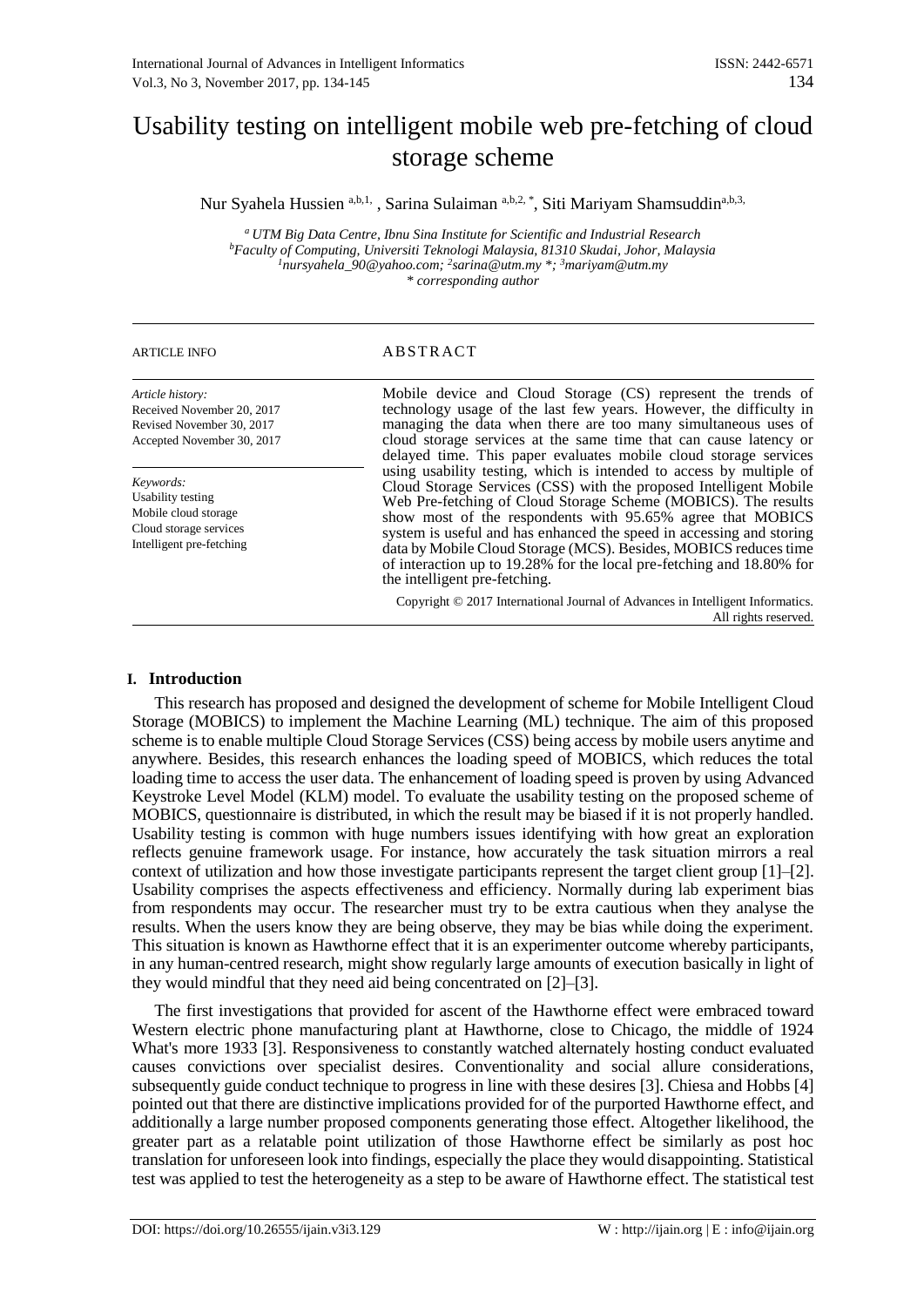is including the Chi-square statistic  $(Chi<sup>2</sup>)$  and  $I<sup>2</sup>$  statistic. Pocket caching scheme is exhibited Similarly as a pre-fetching reserve system to recognize those information should be stacked done a portable hub taking an interest on mobile cloud computing environment [5]. Client collaboration might make influenced toward system issues in a few focuses for enthusiasm. This circumstance need persuaded pocket caching proposition. Pocket caching recommended to decrease information accessibility issues in focuses for interest, and in addition plans a multi-objective optimisation system with incorporate aspects about Mobile Cloud Computing (MCC) nature's domain and some requisition practices.

Anu and Anu Priya[6] implemented and evaluated an initiative data pre-fetching scheme on the capacity servers for dispersed document systems, which might be utilized likewise backend capacity framework clinched alongside a boisterous nature's domain that might have certain resource-limited customer machines. The pre-fetched information can be pushed to the relevant the pertinent customer machine from the capacity server. Moreover, Wang and Chen [7] utilized the Cloud Computing (CC) innovation to propose a new framework to enhance the quality of Really Simple Syndication (RSS) reading service for portable clients called Pre-Feed. The social relationship is more effective to predict the access likelihood. For RSS feeds, clients might subscribe to well-known natives and particular content publishers. Sharma and Dubey [8] provided a semantic-based pre-fetching scheme for the web browsers should succeed those restrictions of existing frameworks. The existing techniques are based on URL's of the web objects, client right. Utilization of area metaphysics with those semantics settles on this procedure simpler and powerful.

Nevertheless, there have been many studies carried out in pre-fetching schemes, focusing on its usage in reducing latency in different fields of study with different algorithms applied in their work. Many studies have used ML to solve such issues. Nevertheless, pre-fetching using ML is not widely used in MCC environment. Therefore, based on previous schemes this research proposes an intelligent mobile web pre-fetching scheme to improving the current CSS.

#### **II. Method**

Users can access their data file faster by using MOBICS because it predicts the data requested by future users using pre-fetching technique. Besides, MOBICS provides a recommendation to store the data on CSS based on their availability and most frequent access. Fig 1 shows the scheme of the proposed MOBICS which comprises of two schemes. First, the scheme is to analyse local and intelligent mobile web pre-fetching on cloud storage services environment. For the second time and the next use, the MOBICS fetches the data from proxy cache, pre-fetching into four kinds of prefetching including the public most visited cloud storage that list the most top ranking cloud storage user most visited, and then user can directly access the data.

Second, pre-fetch based on the ranking cloud storage, MOBICS will list the most recommendation of cloud storage for user to store their data on which CS is still available based on the bigger size of CS. For the private most visited CS is similar like ranking CS but has other feature by list the highest hit of CS data. The final is pre-fetching based on J48 decision tree rules, which the rules are from the best ML classifier. ML predictor is designed to determine the best ML technique by producing prediction with highest accuracy. The scheme is designed and begins with extraction of the data from log datasets including the IrCache, UTM blog and Proxy CS. The datasets need to be pre-processed before they are analysed using ML techniques. In this scheme, the effective ML techniques on prediction are determined. This research proved that, J48 decision tree provided highest accuracy and effectiveness. Therefore, J48 is selected to be used to generated decision tree rules.

The experiment is conducted to get the information before and after the respondents use the proposed MOBICS scheme. Each respondent answered the questionnaire that consisted of twelve questions before and six questions after they went through the proposed MOBICS scheme. The questionnaire is user's opinions and attitude towards the usability of application are collected through question items based on Simple Usability Scale (SUS) that provides a global perspective of subjective assessments of usability [9]-[10]. Usability is actually a measurement of the usefulness a system from the user's perspective. SUS allocates designer to evaluate a wide range of products and services, containing hardware, software, portable devices, websites and applications. SUS is the mainly accepted identical usability questionnaire. The questionnaire designed to determine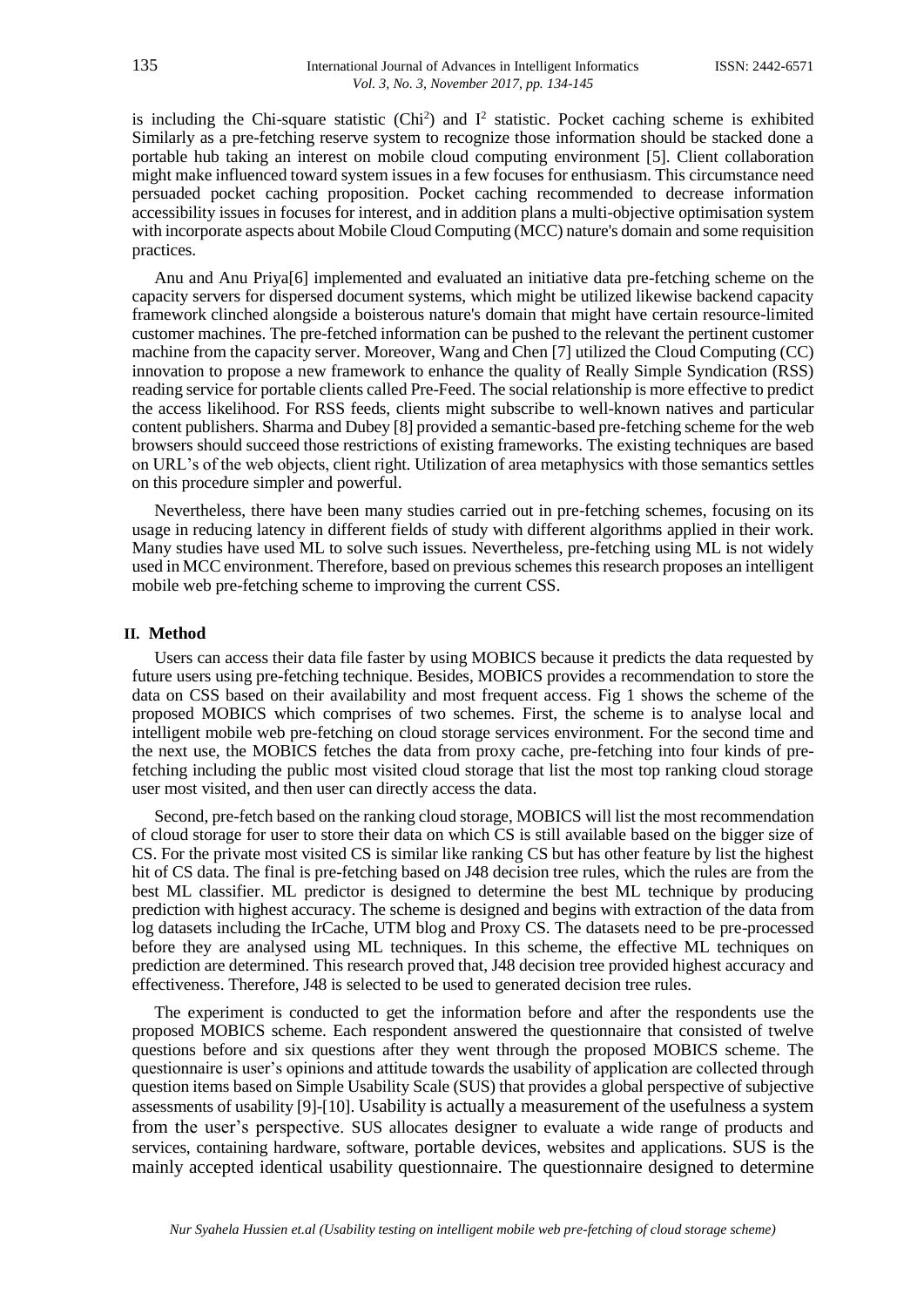users' perceived usability of a product or system and takes in capability of the item alternately framework constantly contemplated. The aims for this part are to recognize the respondents' profile and Internet use background in order to determine the top activities in MCS and to get the feedback from the implementation of a MOBICS system to the MCS users. The sixty-nine respondents tested this system. Mobile cloud storage was used as the case study to test the MOBICS system.



Fig. 1. Proposed Scheme of MOBICS

### **III. Results and Discussion**

The results for questionnaire divided into three categories; the background of respondents, the ranking activities in mobile cloud storage and feedback from users on the implementation of mobile intelligent web pre-fetching for mobile cloud storage.

### *A. The Background of Respondents*

The aim of this part is to recognise the background profile of all respondents based on the questionnaire. In addition, Cochran's Q Test was employed to see the significance of these results with the implementation of MOBICS with awareness of Hawthorne effect.

### *1) Background of Profile User*

Based on the questionnaire, background information like gender, race, age, education level and current status of the respondents was collected. From the survey, about 39.13% were male and 60.87% female. Besides, about 18.84% were aged between 18 and 22, 71.01% were around 23 to 28 years old and 10.14% aged above 28 years. Based on the results, questionnaire is suitable for this evaluation because young adults are active in using the Internet and CS system. Moreover, the respondents of the diploma or bachelor degree were about 76.81%, and 28.99% were master or PhD students, and the rest only 8.70%. Table 1 summarizes the respondents' profile. In addition, 62.32% respondents were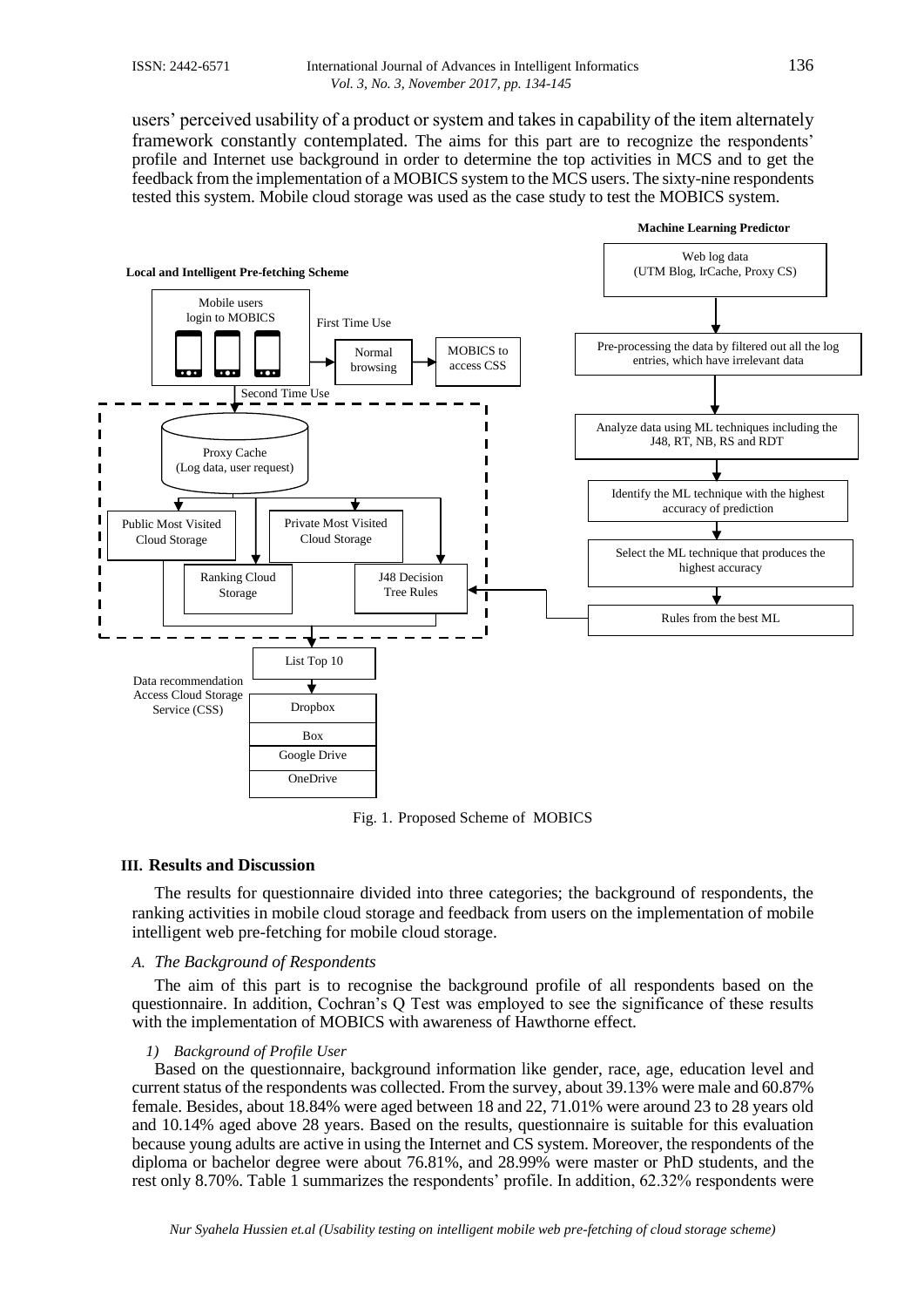students and 37.68% were employed. Based on these results, this research could find the activity, behaviour from many kinds of users as shown in Table 1.

| <b>Variable</b>        | <b>Description</b> | Number of<br>respondents |
|------------------------|--------------------|--------------------------|
|                        | Male               | 27                       |
| Gender                 | Female             | 42                       |
|                        | Malay              | 62                       |
| Race                   | Chinese            | 7                        |
|                        | 18-22              | 13                       |
| Age                    | $23 - 28$          | 49                       |
|                        | Above 28           | 7                        |
|                        | Diploma/Bachelor   | 53                       |
| <b>Education Level</b> | Master / PhD       | 20                       |
|                        | Others             | 6                        |
|                        | Student            | 43                       |
| <b>Current Status</b>  | Employed           | 26                       |
|                        | Self-employed      |                          |

| Table 1. Profile of respondents |  |
|---------------------------------|--|
|---------------------------------|--|

### *2) Internet Experience*

The results show that 85.51% respondents accessed the Internet every day. Moderately about 10.14% accessed the Internet less than five times in a week. Only 4.35% respondents browsed Internet five times a week. No one accessed the internet less than 1 hour per day based on the questionnaire. About 23.19% spent one to three hours per day on browsing while 40.58% spent about four to five hours per day, and 36.23% used more than five hours per day. The results were clearly showed that respondents had a high rating on using the Internet as shown in Tables 2 and 3. The reason is most of them spent a lot of time to browse the Internet everyday. Besides, from the questionnaire, it found that most users had the CS.

Table 2. Frequency of the Internet Usage

| <b>Internet Usage</b><br>(a week) | Everyday | <b>Five times</b> | Less than five<br>times |
|-----------------------------------|----------|-------------------|-------------------------|
| Number of people                  | 59       |                   |                         |
| Percentage                        | 85.51%   | 4.35%             | 10.14%                  |

| <b>Time for Internet</b><br><b>Browsing</b> | Number of people | Percentage $(\% )$ |
|---------------------------------------------|------------------|--------------------|
| Less than 1 hour/day                        |                  |                    |
| 1-3 hours/day                               | 16               | 23.19              |
| 4-5 hours/day                               | 28               | 40.58              |
| More than 5 hours/day                       |                  | 36.23              |

Table 3. Time Spent on the Internet Browsing

### *B. The Ranking Activities in Mobile Cloud Storage*

This part is to recognize the ranking activities in Mobile Cloud Storage. Additionally, to identify the significance of these results, the effect of the respondents' background for MOBICS, Cochran's Q Test was specifically applied to see the trend.

## *1) Background on Type of CS access*

This work tested on Dropbox, Google Drive, OneDrive and Box because most people used those CS as their storage services. It can be proven based on our survey by defining the type of CS they used often as Fig. 2. From the questionnaire, about 54 users were using the Dropbox, which is the highest usage of CS services. This result was followed by OneDrive with 41 users and only 3 users used Media Fire. The reason of having such result in this situation is because, todays Dropbox and OneDrive are the most popular CS services and Google Drive was also frequently used by users.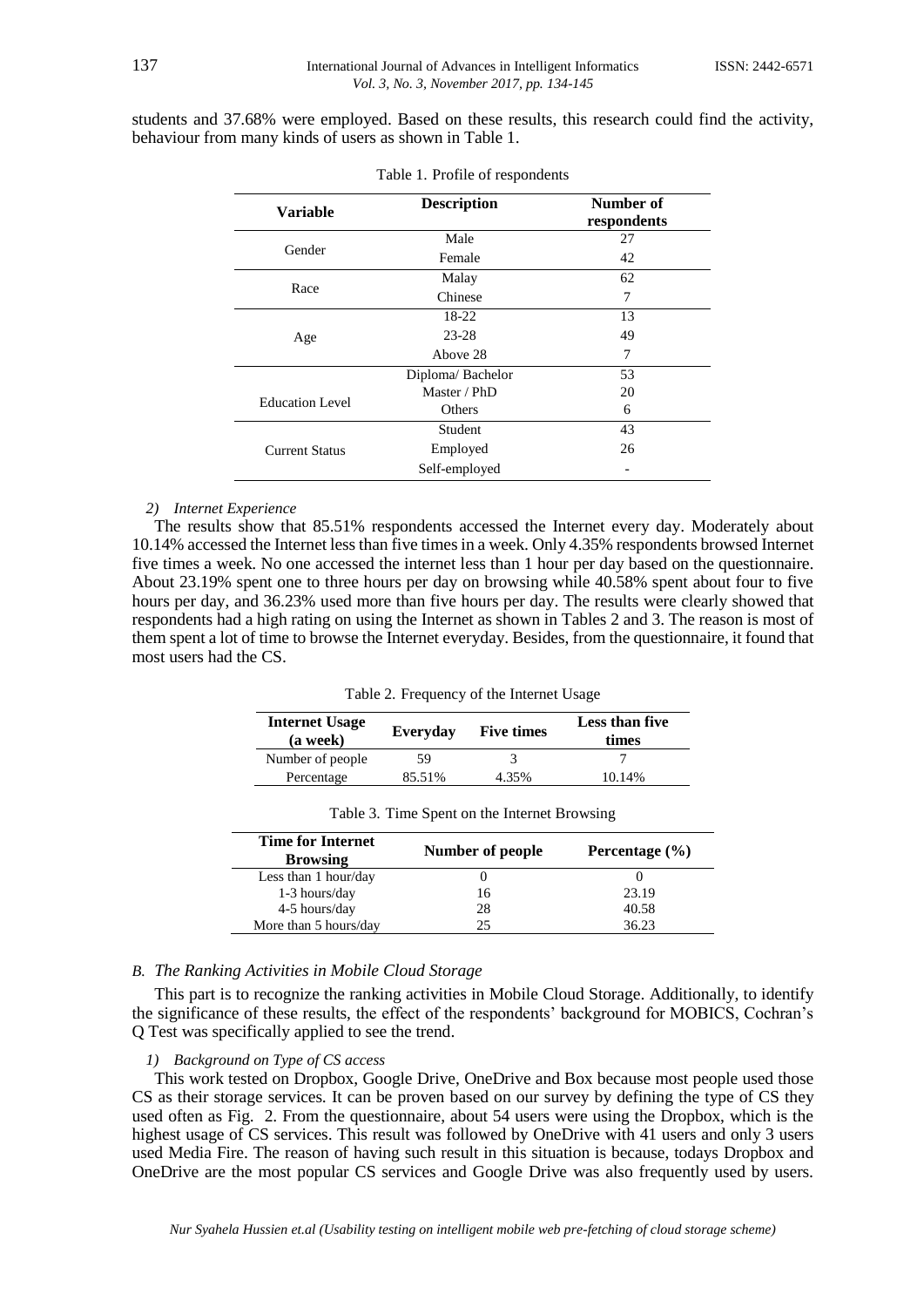Furthermore, those CS are in the list of top ten CS services[11]–[13]. Moreover, mostly one user has used multiple CS for storing their data. MOBICS has supported multiple CSS on one application. In addition, based on questionnaire result, about 80% of respondents used a CS by visiting the current data compared with just storing a new data. Hence, MOBICS is useful by having local and intelligent pre-fetching to speed up user's data access to most visited data files.



Fig. 2.Usage of cloud storage services

### *2) Assessment of Mobile Cloud Storage*

The users were asked for their favourite Mobile Cloud Storage (MCS) before the users assessed and tried the proposed system. Based on Fig. 3, about 53 respondents (76.81% users) liked using the Dropbox compared with others. Furthermore, users also liked using OneDrive and Google Drive. From the survey, most of the users used the CS to access their current data files.



#### **Type of Cloud Computing**

Fig. 3.The most favoured types of CS

### *C. Feedback from users on the Implementation of Mobile Intelligent Web Pre-fetching for Mobile Cloud Storage*

This section describes the evaluation performance to get an implementation feedback on the local and intelligent pre-fetching on MOBICS system. Then, the result of this part of questionnaire is used to test the variables.

MOBICS system was requested by each user and browse through any Mobile Cloud Storage (MCS). MOBICS saved and calculated the hit number for each data object of CS. Then, from the most visited pages provided in the system, the users could view the history of hit based on the elements. Most visited page provided the users with their favourite and current information. Furthermore, MOBICS also saved the size of CS available and used, so MOBICS have recommended users to store at the available CS without checking the availability of each one. In addition, MOBICS provided list of result based on decision tree that provided data being requested in future by the users. The results prove that, commonly users had interests in viewing their files as files element had the highest hit compared with other elements.

On the last question of the questionnaire, users were asked about their experiences of using the MOBICS system while browsing through the features. About 40.58% agreed on the usability of the pre-fetching features while 44.93% strongly agreed that pre-fetching was useful to provide users navigate the multiple CS data as in Fig. 4.

Fig. 5 defines the evaluation result of MOBICS based on the users' experience while interacting with the system to browse through MCS. Some 30 and 27 users from 69 respondents strongly agreed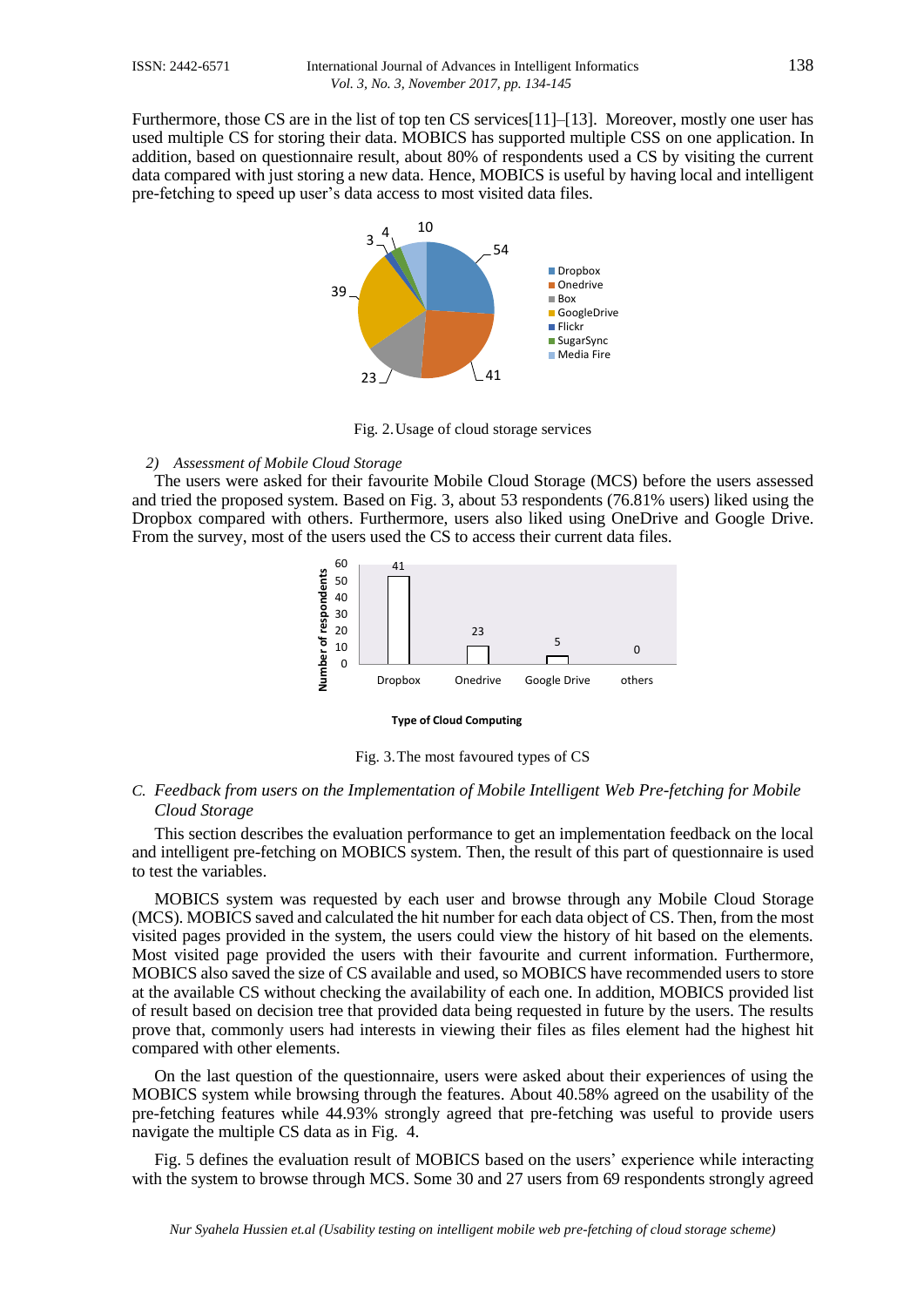and agreed respectively, that MOBICS sped up their browsing, and it was comparable to the traditional MCS application without MOBICS.



Fig. 5.Users' feedback on speed browsing the MOBICS system

The previous results presented the descriptive statistical feedback from the respondents of MOBICS system performance. Moreover, to identify the dependencies of these results for MOBICS, statistical test was also applied to test the heterogeneity as a step to be aware of Hawthorne effect. The statistical test, include the Chi-square statistic  $(Chi<sup>2</sup>)$  and  $I<sup>2</sup>$  statistic.

- $\bullet$  Chi<sup>2</sup> statistic. It is a test for heterogeneity. Heterogeneity is indicated by a Chi<sup>2</sup> statistic greater than the  $df$  (degrees of freedom) and a small P value (for example:  $P < 0.05$ )
- $\bullet$  I<sup>2</sup> statistic. I<sup>2</sup> is a test used to measure heterogeneity and calculate the proportion of difference due to heterogeneity rather than possibility. The  $I^2$  value ranges from 0% to 100%, with higher values indicating greater heterogeneity.

As it can be seen in Fig. 5, the ratings for MOBICS are 1 (strongly disagree), 2 (disagree), 3 (moderate), 4 (agree) and 5 (strongly agree). Nevertheless, ratings 1 and 2 were grouped as one (named as group 2), rating 3 as group 3 and ratings 4 and 5 as group 4. Subsequently, the outcomes or variable labels, *k*=3 with test statistic are given in (1).

$$
Q = \sum \frac{(observed-expected)^2}{expected}
$$

(1)

Compute the chi square statistic Q by carrying out the following steps:

- 1. On all *observed* number in the Table, deduct the corresponding *expected* number (observed expected).
- 2. Square the difference  $[$  (observed expected) $^{2}$ ].
- 3. Divide the squares obtained for every cell in the Table by the *expected* number for that cell
- 4. [(observed expected)<sup>2</sup> / expected].
- 5. Total all the values for (observed expected)<sup>2</sup> / expected. This is the chi square statistic.

While, an Index,  $I^2$  given in equation (2), which does rely on upon the number of studies, the type of result information can be used to quantify those effect about heterogeneity and assess conflict.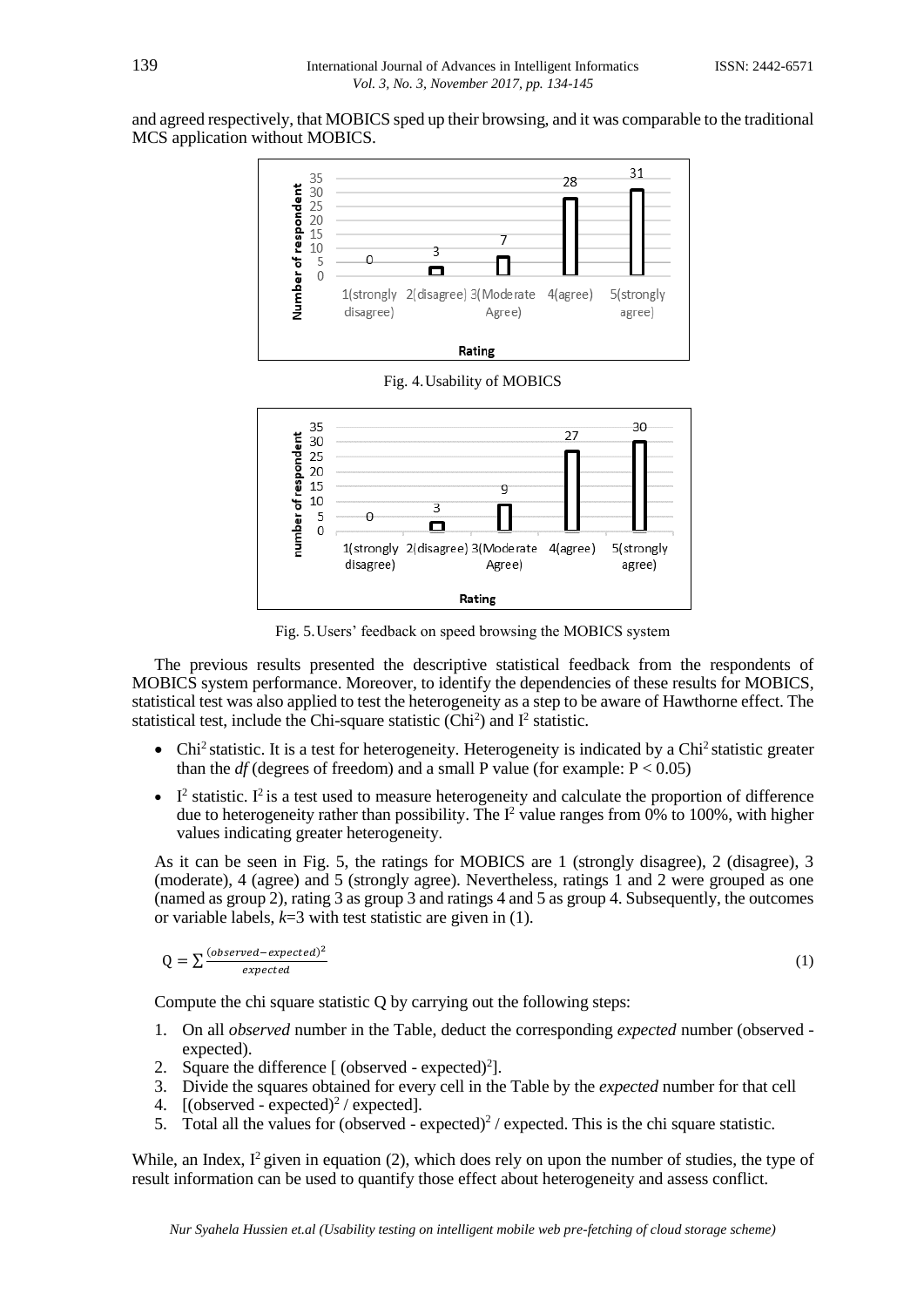$$
I^2 = \frac{Q - df}{Q} \times 100\% \tag{2}
$$

Where Q is the chi-squared statistic and df is its degrees of freedom [14]-[15]. This explains the percentage of the essentially estimates that it may be because of heterogeneity as opposed inspecting slip (chance). Thresholds to the elucidation from claiming  $I^2$  could make misleading, since the vitality about conflict relies once a few variables. The  $I^2$  represents the value of heterogeneity that may lead to risk of bias. A rough guide to understanding is as follows:

- Might not be important in range of 0% to 40%;
- May represent moderate heterogeneity in range of 30% to 60%;
- May represent the substantial heterogeneity in range of 50% to 90%;
- Considerable heterogeneity in range of 75% to 100%.

A deficiency of the Q statistic is that it has poor control should identify valid heterogeneity around investigations when the meta-analysis incorporates a little amount of investigations and too much power to recognize unimportant variability with a high number of studies [3]. Thus, a no significant result for the *Q* test with a little amount of studies can lead a reviewer to erroneously assume a fixedeffects model when there is true heterogeneity among the studies and vice versa. On the other hand, the Q statistic does not inform us of the degree for genuine inconsistency heterogeneity, just about its measurable hugeness.

In order to overcome the deficiencies of the Q*,* Higgins and Thompson [14] and Higgins, *et al*. [15] proposed three indices to assess heterogeneity in a meta-analysis: the  $H^2$ ,  $R^2$ , and  $I^2$  indices in their research. The preferences from claiming  $I^2$  index include incorporate simple interpretation, extensive variety for applications, simple to calculate and might normally be determined starting with distributed meta-analyses and can be straightforwardly compared the middle of meta-analyses for separate numbers from claiming investigations and different sorts for result information [16].

Table 4 shows the effects of heterogeneity in the respondents' profile background of the Hawthorne effect with binary outcome; whether or not it affects the ranking of MOBICS feedback. Part A from questionnaire was used to determine if the results of MOBICS were biased by the Hawthorne effect. The binary outcome as in Table 5 was used to identify the demographic and background of the Hawthorne effect on respondents. Based on the result, gender and race did not affect the results of the questionnaire because this questionnaire evaluated the system not the users. While age categories into three, which is majority is a student. Hence, they are normally known to use the system. Hence, they were less susceptible to the Hawthorne effect because users effectively got used to it. Same goes to the education level. The user effectively got used to it. It is proven by systematically testing both, the Chi<sup>2</sup> statistic and I<sup>2</sup> statistic. All the aspects on profile background show that the value of  $P > 0.05$ means that gender, race, age and education level did not influence the ranking of MOBICS feedback. Moreover, the results of  $I<sup>2</sup>$  were less than 40%, which might not be important for ranking of MOBICS feedback. Based on Part A, it can be concluded that there was less Hawthorne effect occurred because the majority of result get effectively to use it and not for the reason was being observed.

Table 5 shows the binary result in determining the MCS usage background of the Hawthorne effects on respondents. Based on the result, the frequency of the internet usage and the time spent did not affect the ranking of MOBICS feedback because the statistics result was less than 40%. However, it can be concluded that there might be less Hawthorne effect occurred. Hence, these results show proposed MOBICS reduced the Hawthorne Effect by reduce the bias's result occurred.

Table 4. The effect of heterogeneity in respondents' profile background on the Hawthorne Effect with binary outcomes

|                        |       | u. |       | $\frac{1}{2}$<br>∼ |
|------------------------|-------|----|-------|--------------------|
| Gender                 | 2.273 |    | 0.330 | 12.01              |
| Race                   | 2.948 |    | 0.078 | 32.15              |
| Age                    | 2.360 |    | 0.573 | 15.27              |
| <b>Education Level</b> | 2.925 |    | 0.368 | 31.62              |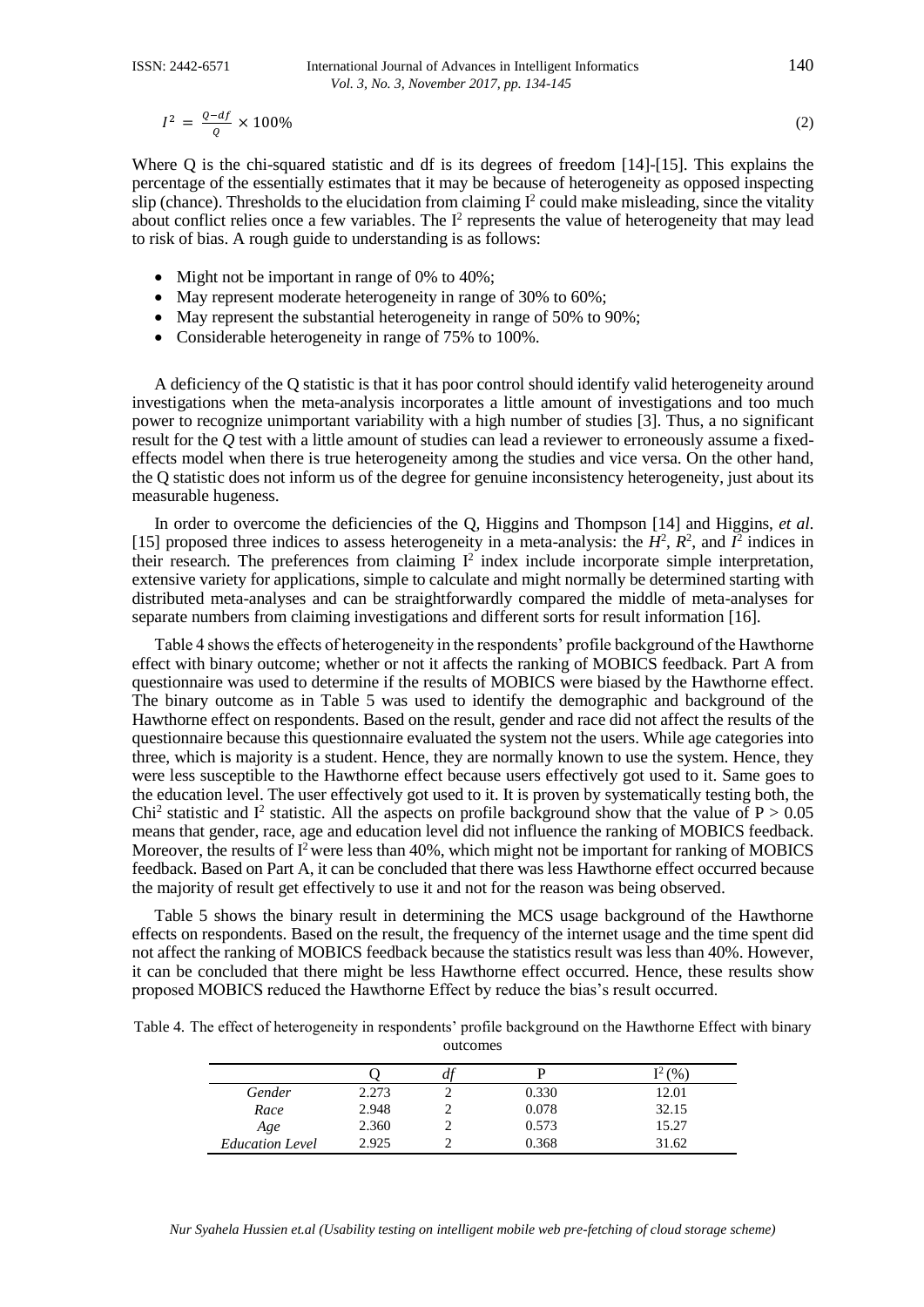|  |  |                 |  | Table 5. The effect of heterogeneity in respondents' MCS usage background on the Hawthorne Effect with |  |
|--|--|-----------------|--|--------------------------------------------------------------------------------------------------------|--|
|  |  | binary outcomes |  |                                                                                                        |  |
|  |  |                 |  |                                                                                                        |  |

|                                    |       |       | $^{\circ}$ (%) |
|------------------------------------|-------|-------|----------------|
| Frequency of the<br>Internet Usage | 2.948 | 0.078 | 32.15          |
| Time Spend                         | 2.947 | 168.  |                |

The other experiment was proposed to evaluate the completion time of Dropbox application with or without using MOBICS system. The advanced KLM was used to compare the performance[17], [18].This model has also been discussed by other researchers[17], [19], [20].

To obtain results for this experiment, four Scenarios were applied in this experiment. There were some facts needed to be followed:

> Average non-secretariat typist (40 Web Pre-fetching): 0.28 seconds User A, username (sample default name): syahela Password (sample password): 1234 Files: Third level data file

### *1) First Scenario*

This Situation was used for a user who did not use Intelligent Mobile Web Pre-fetching at all. The user must open the web browser, then type the URL of Dropbox mobile (http://dropbox.com). A calculation of the time duration is provided in Table 6.

|     | <b>Action Sequence</b>       |     | <b>Operator Sequence</b>             | <b>Calculation of Total Time</b>     |
|-----|------------------------------|-----|--------------------------------------|--------------------------------------|
| 1.  | Initial Act                  | 1.  | Start using mobile phone, I          | $=$ I+6F+7K+4K+2B+ 0.36              |
| 2.  | Point to URL text box by     | 2.  | Finger move to URL link box, F       | $= 1.18+(6*0.23)+(18*0.28)+$         |
|     | finger movement              | 3.  | Write the URL link                   | $(7*0.28) + (4*0.28) + 2*0.1 + 0.36$ |
| 3.  | Write the URL                |     | (http://dropbox.com)                 | $= 1.18 + 1.15 + 5.04$               |
| 4.  | Point to username text box   | 4.  | Finger move to username text         | $+1.96 + 1.12 + 0.2 + 0.36$          |
|     | by finger movement           |     | box, F                               | $= 11.47$ seconds                    |
| 5.  | Write username               | 5.  | Write username (Assume 7-letter      |                                      |
| 6.  | Point to password text box   |     | word), K                             |                                      |
|     | by finger movement           | 6.  | Finger move to password text         |                                      |
| 7.  | Write password               |     | box, F                               |                                      |
| 8.  | Point to sign in button by   | 7.  | Write password (Assume 4-letter      |                                      |
|     | finger movement              |     | word), K                             |                                      |
| 9.  | Click the files link element | 8.  | Finger move to sign in button, F     |                                      |
| 10. | Click the files link element | 9.  | Click sign in button, B              |                                      |
|     | (for 2nd level)              | 10. | Finger move to files link, F         |                                      |
| 11. | Click the files link element | 11. | Finger move to files link, F         |                                      |
|     | (for 3rd level)              | 12. | Finger move to files link, F         |                                      |
|     | 12. Look at phone            |     | 13. Click the files link feature, B  |                                      |
|     |                              |     | 14. Look at phone $S_{\text{Macro}}$ |                                      |

Table 6. 1<sup>st</sup> scenario to get the total time

*2) Second Scenario*

A user logged in Dropbox Mobile without Intelligent Mobile Web Pre fetching system, and the home element display. Then, the user continued to browse on other elements. For instance, user A wanted to see the files. The user did not need to key-in the username and password. It is assumed that the user used the similar username and password. Hence, it saved the time to write username and password and also click the login button. As described in the third situation, the user did not need to insert Dropbox Mobile password again (Table 7).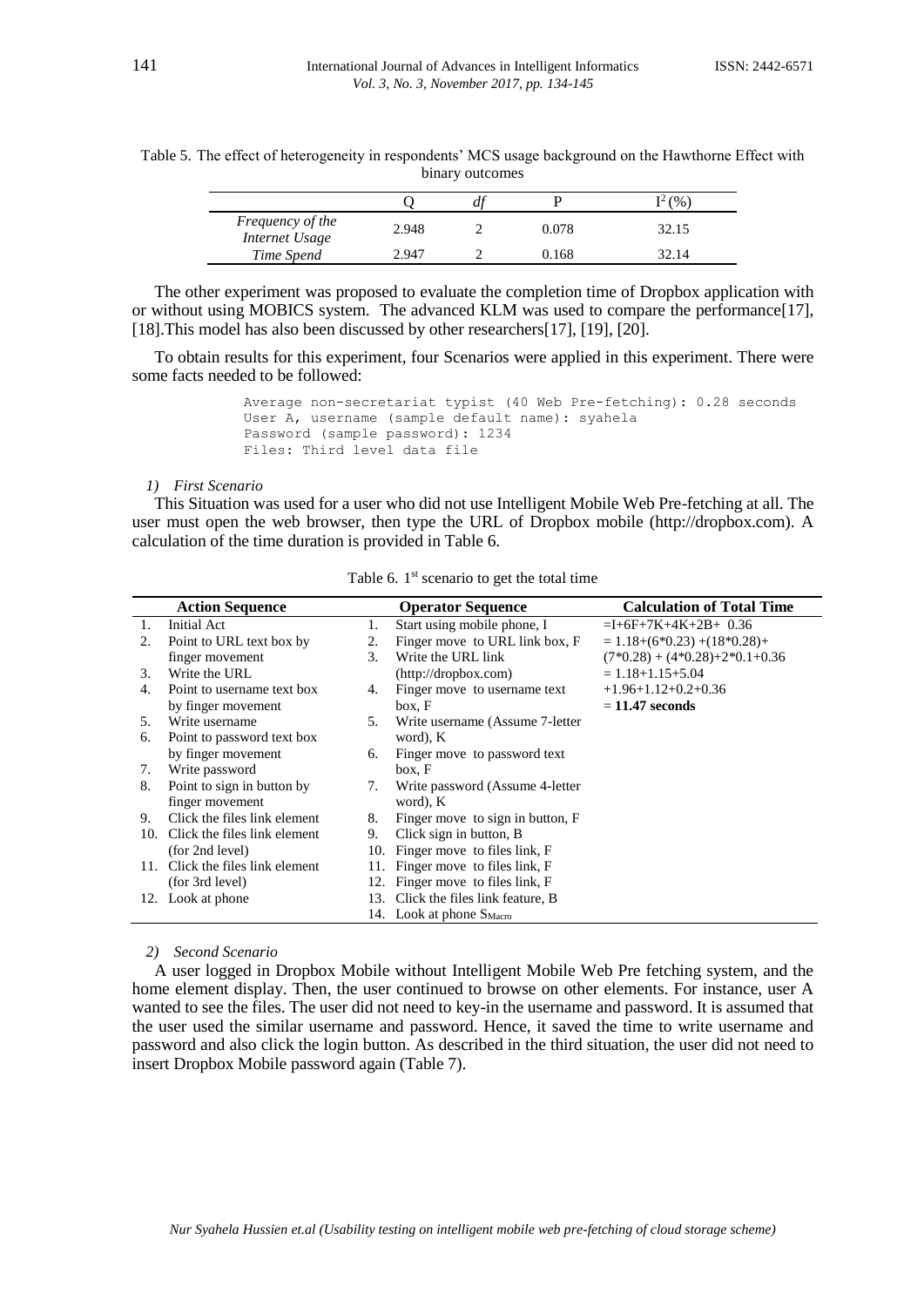|         | <b>Action Sequence</b>       |    | <b>Operator Sequence</b>             | <b>Calculation of Total Time</b>           |
|---------|------------------------------|----|--------------------------------------|--------------------------------------------|
| 1.      | Initial Act                  | 1. | Start using mobile phone, I          | $= I+5F+7K+4K+2B+$                         |
| $2_{-}$ | Point to username text box   | 2. | Finger move to username text         | 0.36                                       |
|         | by finger movement           |    | box. F                               |                                            |
| 3.      | Write username               | 3. | Write username (Assume 7-letter      | $= 1.18 + (5*0.23) + (7*0.28)$             |
| 4.      | Point to password text box   |    | word), K                             | $+(4*0.28)+2*0.1+0.36$                     |
|         | by finger movement           | 4. | Finger move to password text         | $= 1.18 + 0.92 + 1.96 + 1.12 + 0.2 + 0.36$ |
| 5.      | Write password               |    | box, F                               | $= 6.2$ seconds                            |
| 6.      | Point to login button by     | 5. | Write password (Assume 4-letter      |                                            |
|         | finger movement              |    | word), K                             |                                            |
| 7.      | Click the files link feature | 6. | Finger move to login button F        |                                            |
| 8.      | Click the files link feature | 7. | Click login button, B                |                                            |
|         | (for 2 <sup>nd</sup> level)  | 8. | Finger move to files link, F         |                                            |
| 9.      | Click the files link         | 9. | Finger move to files link, F         |                                            |
|         | element (for 3rd level)      |    | 10. Finger move to files link, F     |                                            |
| 10.     | Look at phone                |    | 11. Click the files link feature, B  |                                            |
|         |                              |    | 12. Look at phone S <sub>Macro</sub> |                                            |

|  | Table 7. 2 <sup>nd</sup> scenario to get the total time |  |  |
|--|---------------------------------------------------------|--|--|
|--|---------------------------------------------------------|--|--|

### *3) Third Scenario*

The first time login a user should finish some of the steps as in the first situation. Although, for the second and the next logins, a user was allowed to directly access the files pages as it was assumed the files had the highest hit number by visiting the most visited page (Table  $\hat{8}$ ).

|    | <b>Action Sequence</b>          |    | <b>Operator Sequence</b>              | <b>Calculation of Total Time</b>    |
|----|---------------------------------|----|---------------------------------------|-------------------------------------|
| 1. | Initial Act                     | 1. | Start using mobile phone, I           | $= I + 4F + 7K + 4K + B + 0.36$     |
| 2. | Point to username text box by   | 2. | Finger move to username text          |                                     |
|    | finger movement                 |    | box, F                                | $= 1.18 + (3*0.23) + (7*0.28) +$    |
| 3. | Write username                  | 3. | Write username (Assume 7-letter       | $(4*0.28) +0.1+0.36$                |
| 4. | Point to password text box by   |    | word), K                              |                                     |
|    | finger movement                 | 4. | Finger move to password text          | $= 1.18 + 0.69 + 1.96 + 1.12 + 0.1$ |
| 5. | Write password                  |    | box, F                                |                                     |
| 6. | Point to login button by finger | 5. | Write password (Assume 4-letter       | $= 5.87$ seconds                    |
|    | movement                        |    | word), K                              |                                     |
| 7. | Click login button              | 6. | Finger move to login button, F        |                                     |
| 8. | Click most visited page         | 7. | Finger move to login button, F        |                                     |
| 9. | Click the files link feature    | 8. | Finger move to login button, F        |                                     |
|    | 10. Look at phone               | 9. | Click login button, B                 |                                     |
|    |                                 |    | 10. Look at phone, S <sub>Macro</sub> |                                     |

Table 8. 3 rd scenario to get the total time

### *4) Fourth Scenario*

Users opened the most visited element then checked the data information and clicked on the link if the user wanted to visit or view it (Table 9).

Table 9. 4<sup>th</sup> scenario to get the total time

|    | <b>Action Sequence</b>                  |    | <b>Operator Sequence</b>           | <b>Calculation of Total Time</b> |
|----|-----------------------------------------|----|------------------------------------|----------------------------------|
|    | Initial Act                             |    | Start using mobile phone, I        | $= I + 2F + 2B + 0.36$           |
| 2. | Point to most visited feature by finger | 2. | Finger move to most visited        |                                  |
|    | movement                                |    | feature, F                         | $= 1.18 + (2*0.23) +$            |
|    | Click most visited feature              | 3. | Click most visited feature, B      | $(2*0.1)+0.36$                   |
| 4. | Point to files feature by finger        |    | 4. Finger move to files feature, F |                                  |
|    | movement                                |    | Click the files feature, B         | $= 2.2$ seconds                  |
|    | Click the files feature                 | 6. | Look at phone, S <sub>Macro</sub>  |                                  |
| 6. | Look at phone                           |    |                                    |                                  |

This research also integrated the MOBICS with decision tree rules of J48. J48 decision tee rules computed the highest hit, which was captured from a user log data during the browsing and computes the size of each cloud storage if it is still available. Hence, J48 decision tree rules only provided the most appropriate cloud storage that still has storage space. This research conducted time comparison for intelligent pre-fetching as well. The time comparison was computed through two scenarios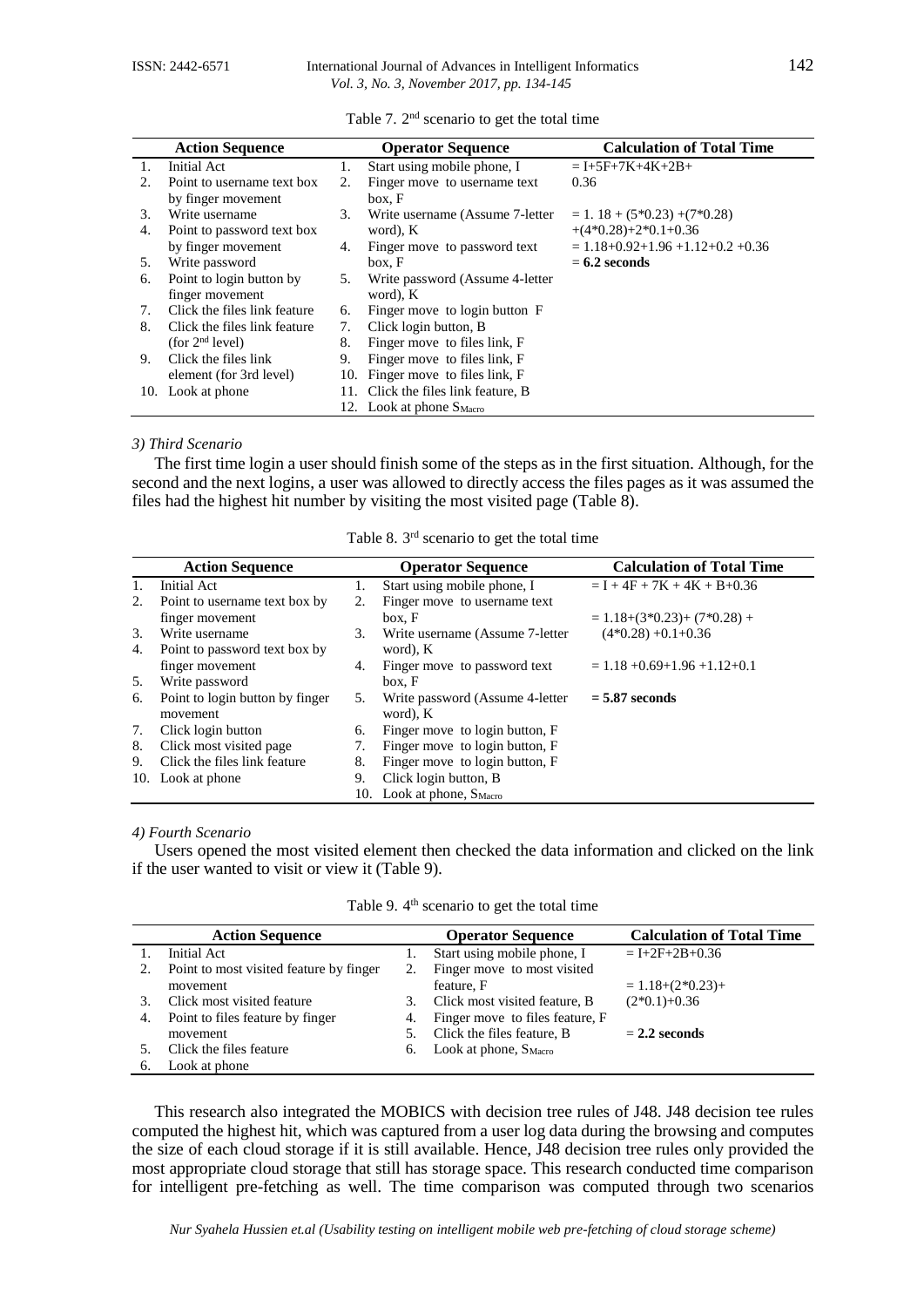according to KLM. The first scenario used Dropbox of web browser to access data level 4 and second scenario used J48 decision tree rules to access data level 4. Both scenarios were tested to access user data at level 3 to determine their speed access.

### *a) First Scenario to get the total time (Intelligent Pre-fetching)*

In this scenario, the sequence was built to calculate the total action time without pre-fetching. The user needed to open the web browser then type the URL of website, such as: (www.dropbox.com 14 letter word) then login as usual. The calculation is provided in Table 10.

|    | <b>Action Sequence</b>                |                | <b>Operator Sequence</b>             | <b>Calculation of Total</b><br>Time |
|----|---------------------------------------|----------------|--------------------------------------|-------------------------------------|
| 1. | Initial act                           | 1.             | Start using mobile phone, I          | $=I+7F+7K+4K+2B+$                   |
| 2. | Point to URL text box by finger       | 2.             | Finger move to URL link box, F       | 0.36                                |
|    | movement                              | 3 <sub>1</sub> | Write the URL link                   |                                     |
| 3. | Write the URL                         |                | (www.dropbox.com)                    | $= 1.18$                            |
| 4. | Point to username text box by         | 4.             | Finger move to username text box, F  | $+(7*0.23)+(18*0.28)$               |
|    | finger movement                       | 5.             | Write username (Assume 7-letter      | $+(7*0.28)+(4*0.28)$                |
| 5. | Write username                        |                | word), K                             | $+2*0.1+0.36$                       |
| 6. | Point to password text box by         | 6.             | Finger move to password text box, F  |                                     |
|    | finger movement                       | 7.             | Write password (Assume 4-letter      |                                     |
| 7. | Write password                        |                | word), K                             | $= 11.70$ seconds                   |
| 8. | Point to sign in button by finger     | 8.             | Finger move to sign in button, F     |                                     |
|    | movement                              | 9.             | Click sign in button, B              |                                     |
| 9. | Click the files link element          |                | 10. Finger move to files link, F     |                                     |
|    | 10. Click the files link element (for |                | 11. Finger move to files link, F     |                                     |
|    | 2nd level)                            |                | 12. Finger move to files link, F     |                                     |
|    | 11. Click the files link element (for |                | 13. Finger move to files link, F     |                                     |
|    | 3rd level)                            |                | 14. Click the files link feature, B  |                                     |
|    | 12. Click the files link element (for |                | 15. Look at phone S <sub>Macro</sub> |                                     |
|    | 4th level)                            |                |                                      |                                     |
|    | 13. Look at phone                     |                |                                      |                                     |

### Table 10. 1<sup>st</sup> scenario to get the total time (Intelligent Pre-fetching)

### *b) Second Scenario to get the total time (Intelligent Pre-fetching)*

A User opened the decision tree element then checked the data information and clicked on the link that the user wanted to visit or view (Table 11).

|    | <b>Action Sequence</b>            |    | <b>Operator Sequence</b>          | <b>Calculation of Total</b><br>Time |
|----|-----------------------------------|----|-----------------------------------|-------------------------------------|
|    | Initial act                       |    | Start using mobile phone, I       | $= I + 2F + 2B + 0.36$              |
| 2. | Point to decision tree feature by |    | Finger move to decision tree      |                                     |
|    | finger movement                   |    | feature, F                        | $=1.18+(2*0.23)+(2*0.1)+$           |
| 3. | Click decision tree feature       | 3. | Click decision tree feature, B    | 0.36                                |
| 4. | Point to files feature by finger  | 4. | Finger move to files feature, F   |                                     |
|    | movement                          |    | Click the files feature, B        | $= 2.2$ seconds                     |
|    | Click the files feature           | 6. | Look at phone, S <sub>Macro</sub> |                                     |
| 6. | Look at phone                     |    |                                   |                                     |

Table 11. 2<sup>nd</sup> scenario to get the total time (Intelligent Pre-fetching)

The results for the proposed work of the MOBICS have increased the speed in accessing data utilizing the mobile-based for the MCS. Moreover, an access time comparison of the four scenarios are presented to explain the performance time difference for local pre-fetching while the two scenarios are presented to explain the performance of intelligent pre-fetching using J48 decision tree rules as illustrated in Fig. 6.

The total time using advanced KLM is plotted in Fig. 6, approximately 11.47 seconds, was needed for local pre-fetching in scenario 1 which used the normal browsing via mobile phone. It was different when using the Mobile Pre-fetching implemented in a cloud storage environment, as it required only 2.2 seconds for the user to access the data, which was faster compared with the other. Furthermore, the intelligent pre-fetching only needed 2.2 seconds to access the data compared to the normal browser in scenario 1. In this paper shows the contribution in improving the efficiency and effectiveness of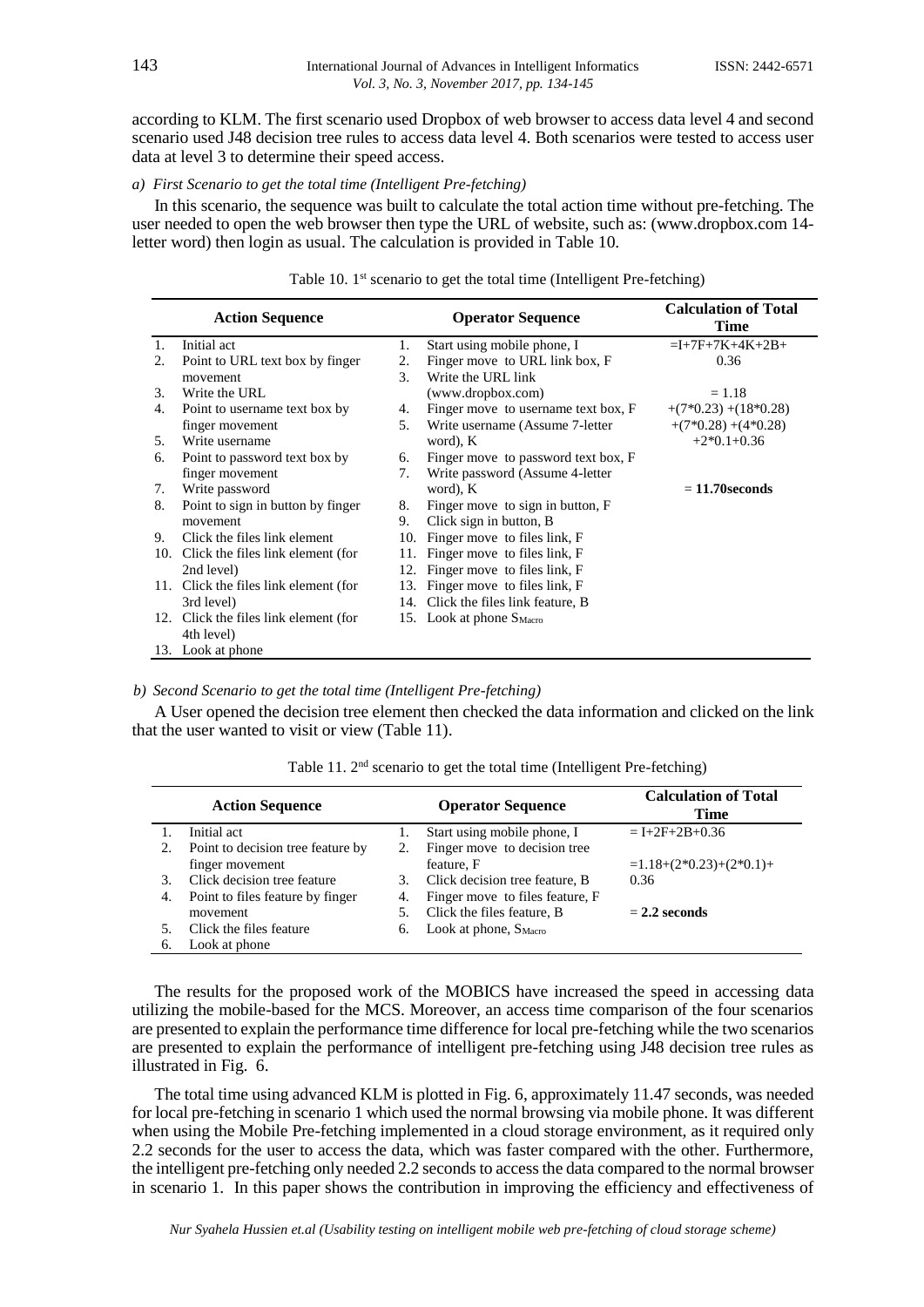users' interaction for the proposed MOBICS with the traditional MCS. It showed time reduction of interaction up to 19.28% (2.2 seconds in comparison to 11.47 seconds) for the local pre-fetching and 18.80% (2.2 seconds in comparison to 11.70 seconds) for the intelligent pre-fetching.



Fig. 6.Local and Intelligent Pre-fetching performance of access time comparison using KLM

### **IV. Conclusion**

This paper has enhanced the performance of Web pre-fetching for mobile cloud storage applications by proposing the MOBICS scheme. This scheme comprises of two schemes consisting of firstly, a scheme to analyse and determine the best ML technique in predicting pre-fetched objects; and secondly, a scheme to implement the best ML technique (J48 Decision Tree rules) into MCS environment to speed up and increase the scalability in accessing the data files on multiple cloud storage services. It can be seen that the proposed scheme for the intelligent technique was faster than the traditional Dropbox Mobile application access. MOBICS was more rapidly than usual browsing performance without pre-fetching. This result proves by most of the respondents with 95.65% (66 from 69 respondents) agreeing that MOBICS system was extremely practical and has enhanced the rate in accessing and storing MCS. The correspondence between efficiency, as indicated by task completion time, and effectiveness, as indicated by quality of solution, was negligible. Effectiveness, which is the accuracy and completeness with users achieve certain tasks. An indicator of effectiveness is quality of solution by measure of the outcome of user's interaction with the system based on questionnaire. Efficiency, which is the relation between the accuracy and completeness with users achieve certain task and resources expended in achieving them. In this research, use task completion time as the indicator of efficiency. In addition, users' usability measured based on SUS which provides a global view of subjective assessments of usability.

The statistical test (chi-square test) also proved that background of respondents did not affect the respondents' ranking feedback on MOBICS implementation, hence MOBICS awareness from Hawthorne Effect, which means the evaluation was valid as depicted in Tables 4 and 5. A statistical test was evaluated based on Chi<sup>2</sup> statistic and  $I^2$  statistic. The value of P > 0.05 of all aspects of profile background showed that gender, race, age and education level did not influence the ranking of MOBICS feedback. Moreover, the result of  $I^2$  was less than 40% might not be important for ranking of MOBICS feedback. It concluded that the proposed MOBICS had less Hawthorne effect because the majority of the results get effectively to use it and not for the reason being observed.

### **Acknowledgment**

This research is supported by Ministry of Higher Education Malaysia (MOHE), Ministry of Science, Technology and Innovation Malaysia (MOSTI) and Universiti Teknologi Malaysia (UTM). This paper is financially supported by E-Science Fund, R.J130000.7928.4S117, PRGS Grant, R.J130000.7828.4L680, GUP Tier 1 UTM, Q.J130000.2528.13H48, FRGS Grant, R.J130000.7828.4F634 and IDG Grant, R.J130000.7728.4J170.The authors would like to express their deepest gratitude to the Centre for Information and Communication Technology (CICT), for their support in providing the data sets to ensure the success of this research, as well as a Soft Computing Research Group (SCRG) for their continuous support and fondness in making this research possible.